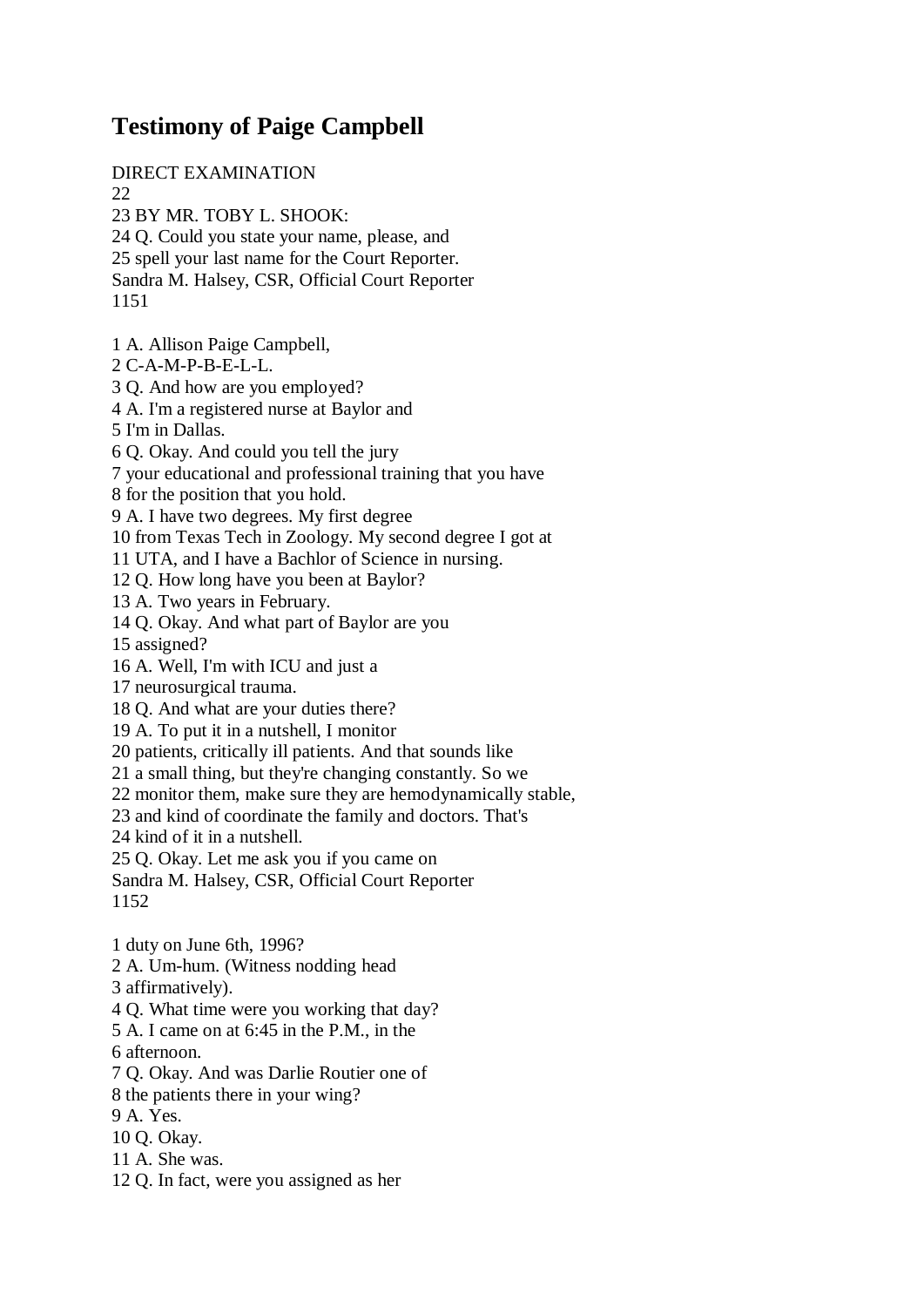13 nurse for sometime during the evening? 14 A. Yes. 15 Q. How long were you her nurse? 16 A. For four hours. 17 Q. Do you see Mrs. Routier here in the 18 courtroom today? 19 A. Yes. 20 Q. Okay. Would you point her out, 21 please. 22 A. She's over there. Right there. 23 Q. Seated here at the end of the table? 24 A. Right. 25 Sandra M. Halsey, CSR, Official Court Reporter 1153 1 MR. TOBY L. SHOOK: Your Honor, if the 2 record could reflect the witness has identified the 3 defendant. 4 THE COURT: Yes, sir. 5 6 BY MR. TOBY L. SHOOK: 7 Q. And what time did you first meet Mrs. 8 Routier? 9 A. I would say I took reports at 6:45, 10 and I met her, I would say, 7:00. 11 Q. And what was her -- how was she when 12 you took over? 13 A. She was calmly laying in bed. She was 14 laying in bed. No complaints. 15 Q. Okay. Not in critical condition, was 16 she? 17 A. I wouldn't say she was in critical 18 condition, no. 19 Q. Okay. 20 A. She was stable. 21 Q. Okay. And did you tend to her through 22 the night? 23 A. Yes, I did. 24 Q. Were there other people in the room 25 with her? Sandra M. Halsey, CSR, Official Court Reporter 1154 1 A. There was friends in the room with her 2 when I was there. 3 Q. How long were they in there? 4 A. I would say until about 9:00, 9:30. 5 Q. Okay. And did you speak to her?

6 A. Yes, I spoke to her.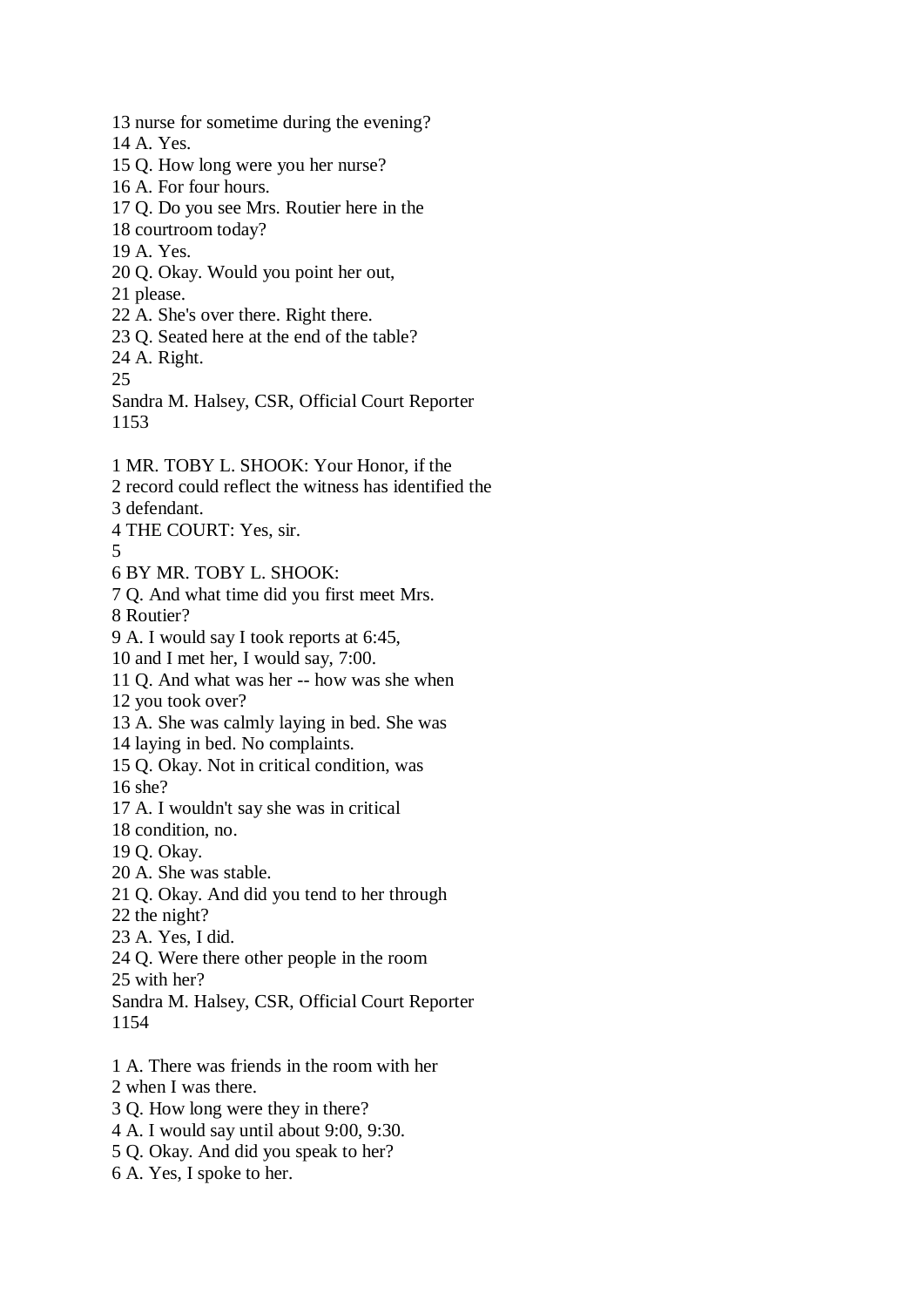7 Q. Okay. Did she seem to be alert and 8 lucid? 9 A. Yes. 10 Q. Know what was going on? 11 A. Yes. 12 Q. Okay. Did you ask her about what 13 happened, or did that ever come up? 14 A. Yes. I asked her about what happened. 15 Q. Okay. What did -- what do you recall 16 her telling you about it? 17 A. The main thing that stands out in my 18 head from what she said was that a man was over her and 19 trying to stab her. 20 Q. Okay. At some time during the night, 21 did you ever look at her left hand and examine some 22 injuries there? 23 A. Yes. 24 Q. Okay. How did that come up? Do you 25 remember? Sandra M. Halsey, CSR, Official Court Reporter 1155 1 A. I noticed some cuts on her left hand, 2 and I said, "What is this from?" And she said, "This is 3 where I tried to grab the knife." Something like that. 4 Q. Okay. Now, could you describe the 5 cuts? 6 A. I can -- they looked like paper cuts 7 to me. They were scabbed over and just right on the 8 surface, not oozing, or there was no redness around them 9 or anything. 10 Q. Not serious at all? 11 A. No. 12 Q. Let me show you what's been marked as 13 State's Exhibit 28-D. Do you see the type of injuries 14 you're talking about? 15 A. Yes. 16 Q. Point them out to us. 17 A. Right there and there. 18 Q. Okay. Right along the fingers there? 19 A. Right. 20 Q. Okay. Were you also present when a 21 pelvic exam was done by some doctors? 22 A. Yes. 23 Q. Okay. And did she make any statements 24 about what happened during that exam? 25 A. All I remember -- the thing that Sandra M. Halsey, CSR, Official Court Reporter 1156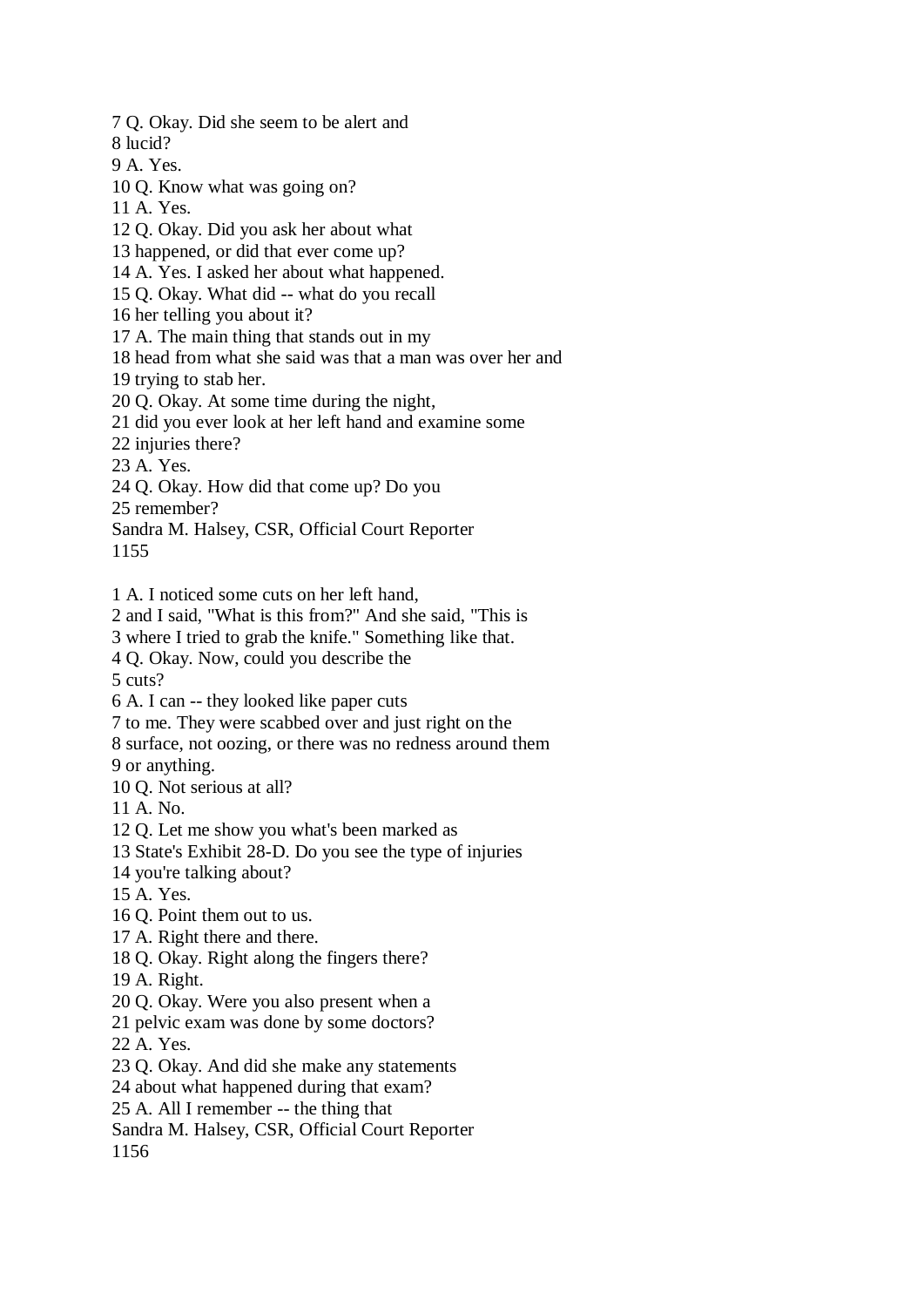1 stands out in my mind during that time was that she -- 2 the doctors asked if she could identify the man and she 3 said, "No, I never saw his face." 4 Q. Never saw his face? 5 A. Um-hum. (Witness nodding head 6 affirmatively). 7 Q. Okay. Did you make notes throughout 8 the evening, whether Mrs. Routier was crying? 9 A. Yes. At the first of my assessment I 10 made some notes. 11 Q. Okay. And could you describe how she 12 was crying to the jury, please? 13 A. She was whining. She was saying "My 14 babies. My babies." And I never saw a tear run down her 15 face. I never saw anything like that. She never asked 16 for a Kleenex. I never felt the need to offer her a 17 Kleenex. She was just whining. 18 Q. Okay. Said the same thing? 19 A. "My babies." 20 Q. "My babies." 21 A. "My babies." 22 Q. Okay. Did she make any other 23 statements -- well, let me ask you this: Did you try to 24 get some of the people out of the room from her? 25 A. Well, in consideration of what had Sandra M. Halsey, CSR, Official Court Reporter 1157

1 just happened earlier that day, I said, "Okay. You know,

2 I will be the bad guy here. If you need -- whenever you

3 want to be alone, if you need me to get these people out,

4 I will get them out. I'll kick everybody out."

5 And she said, she goes, "I just need a

6 lot of friends and family here in this difficult time."

7 Q. Okay. Is that how she said it?

8 A. Yeah. I mean, just --

9 Q. In that same tone of voice?

10 A. No.

11 Q. Okay. What kind of tone of voice was

12 it?

13 A. Well, she just, "I just need a lot of

14 friends and family here during this difficult time."

15 Q. Was she crying at all?

16 A. No.

17 Q. When she said that?

18 A. No.

19 Q. Okay. Now, later on in the evening,

20 did you bathe her?

21 A. I helped Denise bathe her.

22 Q. Okay. Who was there with you when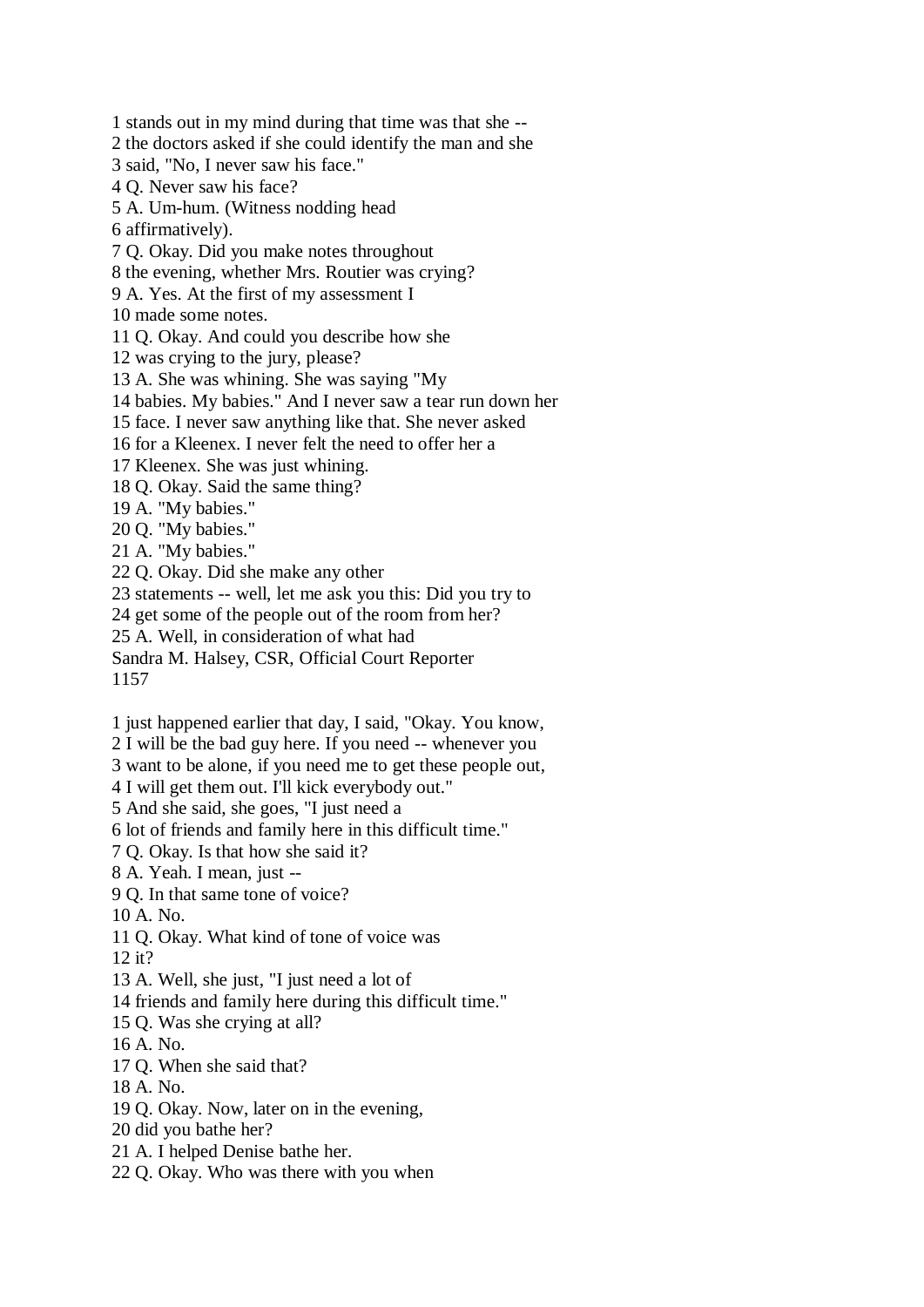23 that -- 24 A. Denise. 25 Q. Is she another nurse? Sandra M. Halsey, CSR, Official Court Reporter 1158 1 A. She is another nurse, yes. 2 Q. About what time did that take place? 3 A. I think probably around one. 4 Q. Okay. And did Mrs. Routier have some 5 blood on her? 6 A. Yeah. She had a little bit of blood 7 -- she had a little bit of blood on her forearm. 8 Q. Okay. And did you wash that off at 9 that time? 10 A. Yeah, I washed it off. 11 Q. Did you also wash her feet? 12 A. Yeah. I washed her feet off earlier. 13 Q. What time did that take place? 14 A. That happened probably around 8:00, 15 because her feet were covered in blood and that caught my 16 attention, and so I washed that off, after I assessed 17 her. 18 Q. Okay. Did you notice any cuts on her 19 feet anywhere when you washed her feet off? 20 A. No, I asked her about it. And, you 21 know, I asked her, "Did you get cut here? Is that where 22 all this blood is from?" 23 And she said, "No." 24 And then I inspected her feet and 25 there were no cuts. Sandra M. Halsey, CSR, Official Court Reporter 1159 1 Q. Okay. When you helped bathe her 2 later, was her arm bathed? 3 A. The part that wasn't dressed. 4 Q. Okay. And when you bathed the part 5 that wasn't dressed, did you have to move it around? 6 A. Yes. 7 Q. Okay. Did Mrs. Routier ever complain 8 of any pain to her arm when you were moving it around? 9 A. No. 10 Q. Specifically, I'm talking about her 11 right arm. 12 A. Right. Um-hum. (Witness nodding head 13 affirmatively). 14 Q. Never complained of pain? 15 A. No. 16 Q. Okay. And during the four hours you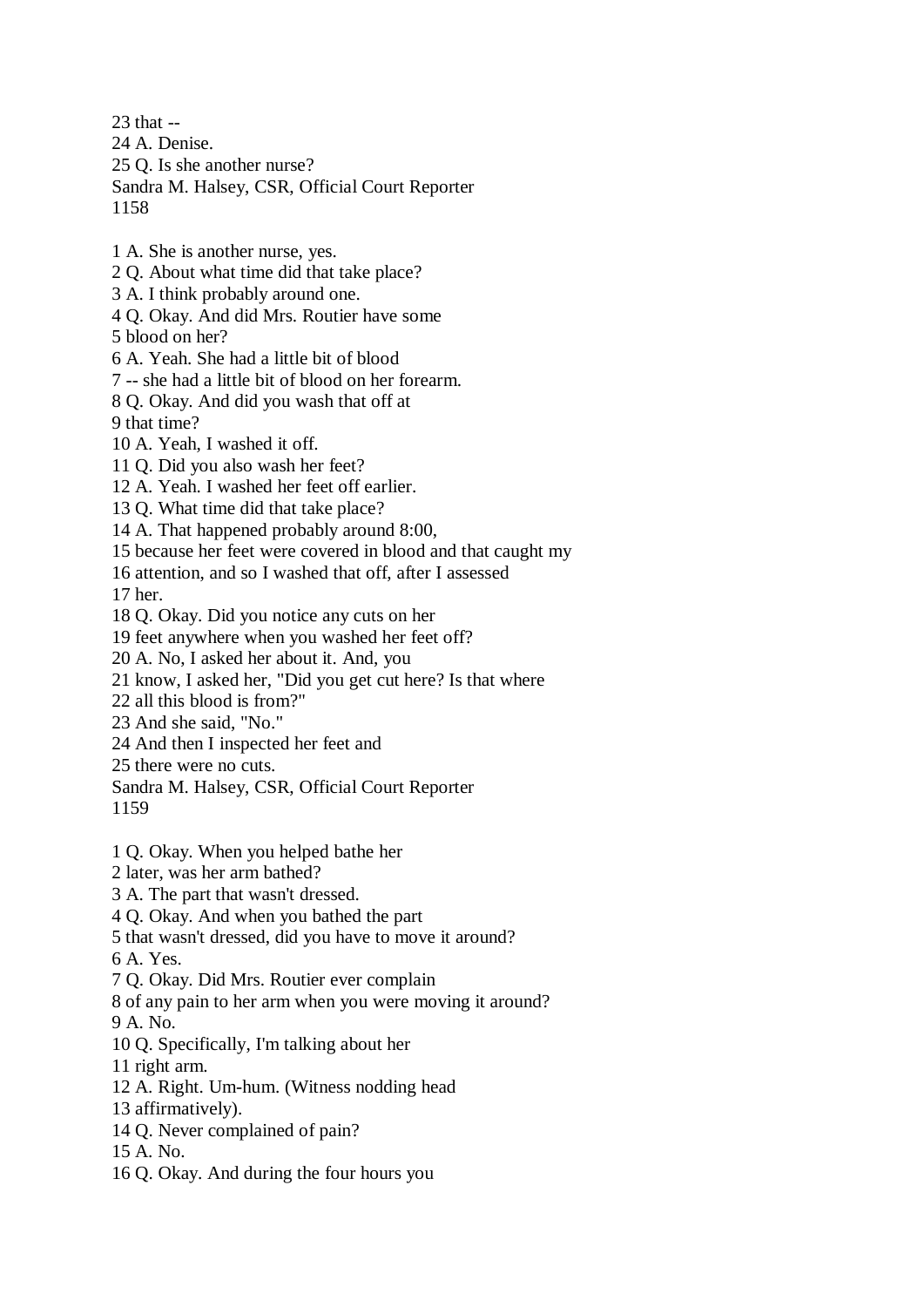17 had her, did you examine her and take careful note of her

18 medical condition?

19 A. Yes.

- 20 Q. Is that one of your duties as a nurse?
- 21 A. Yes.
- 22 Q. Okay. Let me show you some photos
- 23 that have been marked State's Exhibits 52-C and 52-B. Do
- 24 those photos show some bruising, extensive bruising to
- 25 the right arm; is that right?

Sandra M. Halsey, CSR, Official Court Reporter 1160

- 1 A. Yes.
- 2 Q. Okay. Did you see any evidence of
- 3 that injury for the four hours you had her, in the
- 4 evening hours?
- 5 A. No, I did not.
- 6 Q. Okay. That's pretty extensive
- 7 bruising; is it not?
- 8 A. Yes.
- 9
- 10 MR. RICHARD C. MOSTY: Objection.
- 11 Leading.
- 12 THE COURT: Sustained. Let's phrase
- 13 the question the right way.
- 14
- 15 BY MR. TOBY L. SHOOK:
- 16 Q. Well, could you describe the bruise
- 17 that you see there in those photos?
- 18 A. It's an -- it's a long bruise covering
- 19 most of her arm. One that looks like, because it's
- 20 purple, it's purple coloring, it looks like it could have
- 21 happened recently. It looks like one that I might see
- 22 after a blunt trauma to the chest, after a person has
- 23 come in right from the ER.
- 24 Q. It's the type of things that you see
- 25 when a person comes up that has been in a car accident; Sandra M. Halsey, CSR, Official Court Reporter
- 1161
- 1 is that right?  $\mathcal{L}$ 3 MR. DOUGLAS MULDER: Object to 4 leading. 5 THE COURT: Well, I think we're 6 talking about blunt trauma. Go ahead and answer it if 7 you know.
- 8 THE WITNESS: Could you repeat it?
- 9
- 10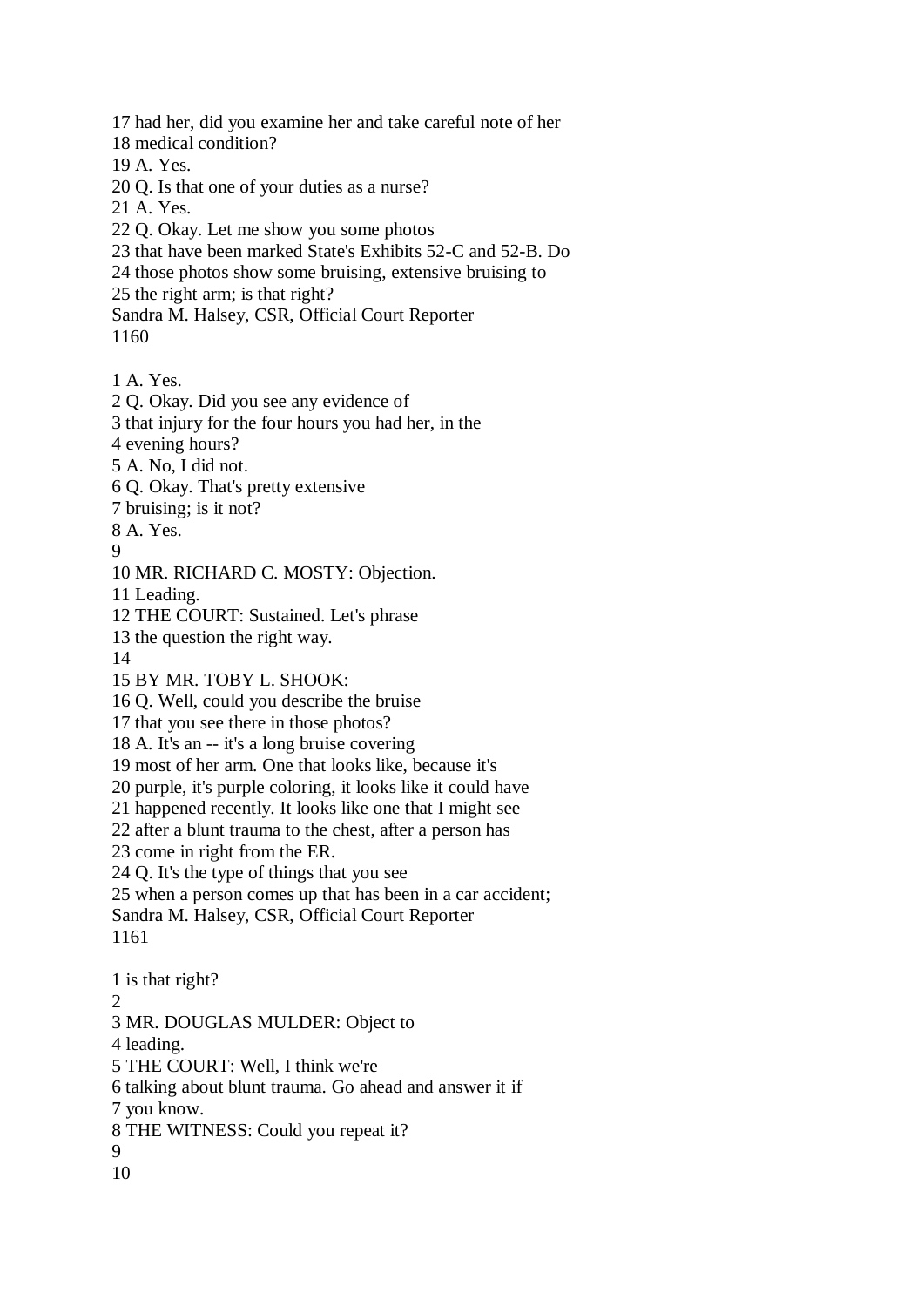11 BY MR. TOBY L. SHOOK:

12 Q. What type of trauma causes that type

13 of bruising?

14

15 MR. DOUGLAS MULDER: Judge, that's

16 been asked and answered. She said she would expect that

- 17 when somebody had blunt trauma to the chest and they came
- 18 from the emergency room.

19 THE COURT: Thank you. I'll let her

20 answer that question. Go ahead.

21 THE WITNESS: The type of bruising

22 that I see here, is the same type of bruising that I see

23 from blunt traumas.

24

25

Sandra M. Halsey, CSR, Official Court Reporter 1162

- 1 BY MR. TOBY L. SHOOK:
- 2 Q. Okay. And what's blunt traumas?
- 3 A. Like a hard blow to a part of the

4 body.

5 Q. Okay. Did you see any evidence of

6 that injury on her right arm in any of the four hours

7 when you were with her?

8 A. No.

9 Q. Okay. What time did the next nurse

10 take over for you?

11 A. 11:00 o'clock.

12 Q. Did you stay on duty at that time?

13 A. Yes.

14 Q. What did your duties switch to at that

15 time?

16 A. I became charge nurse, and then I gave

17 the reports to the next nurse, Denise.

18 Q. Okay.

19

20 MR. TOBY L. SHOOK: Okay. That's all

21 the questions I have for her, Judge.

22 THE COURT: Mr. Mosty.

23

24

25

Sandra M. Halsey, CSR, Official Court Reporter 1163

1 CROSS EXAMINATION

 $\Omega$ 

3 BY MR. RICHARD MOSTY:

4 Q. Mrs. Campbell, then you were in Mrs.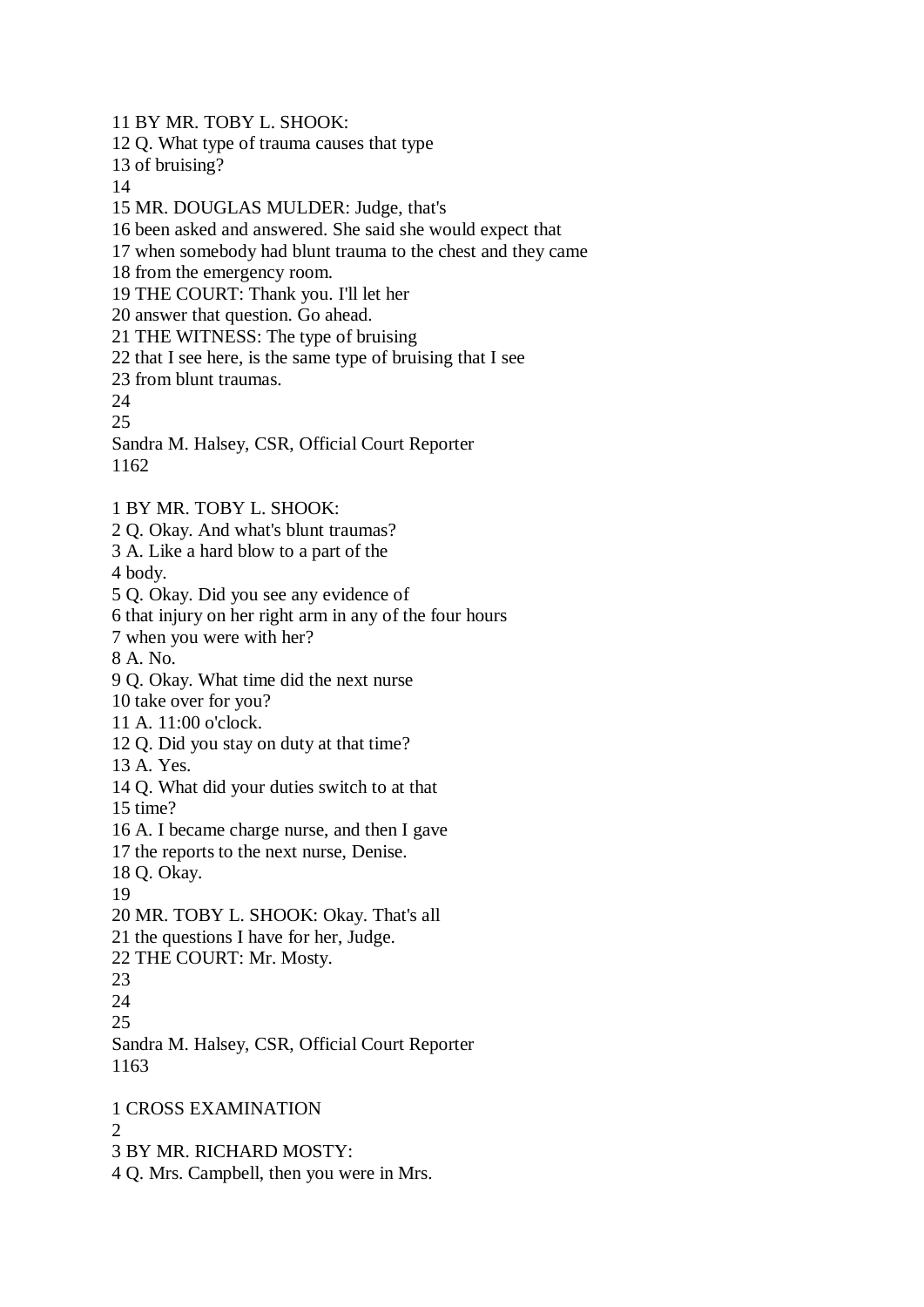5 Routier's presence from maybe 6:45 to 11:00?

6 A. Right.

- 7 Q. And I guess you were doing your -- did
- 8 you have another patient?
- 9 A. No.
- 10 Q. You were doing your ordinary book work
- 11 and paperwork and making your notations and doing your
- 12 other responsibilities?
- 13 A. Um-hum. (Witness nodding head
- 14 affirmatively). Yes.
- 15 Q. And when you came on, there was family

16 there?

- 17 A. No, there was friends there.
- 18 Q. Friends there?
- 19 A. Yeah.
- 20 Q. And they were there until you went off
- 21 or not?
- 22 A. No, they were there until about 9:30.
- 23 I went off at 11:00 o'clock.
- 24 Q. Okay. So, the first hour and 45
- 25 minutes, 2 hours, there were friends -- was it just
- Sandra M. Halsey, CSR, Official Court Reporter

1164

- 1 friends or was it family or both?
- 2 A. Well, most of the times it was
- 3 friends. I believe her mother came in for a few minutes
- 4 at the very end.
- 5 Q. And they were consoling each other
- 6 there?
- 7 A. Right.
- 8 Q. Amongst each other?
- 9 A. Right.
- 10 Q. And Mrs. Routier had pictures of her
- 11 children?
- 12 A. Um-hum. (Witness nodding head
- 13 affirmatively).
- 14 Q. And she was grieving over her
- 15 children?
- 16 A. Yeah.
- 17 Q. "My babies. My babies"?
- 18 A. Saying "My babies."
- 19 Q. That's a kind of denial, isn't it?
- 20 Maybe as if my babies aren't dead or missing them.
- 21 A. Well, I don't know what it is. That's
- 22 just what I heard her say.
- 23 Q. Okay. And, you have seen any number
- 24 of people react differently to different events, haven't
- 25 you?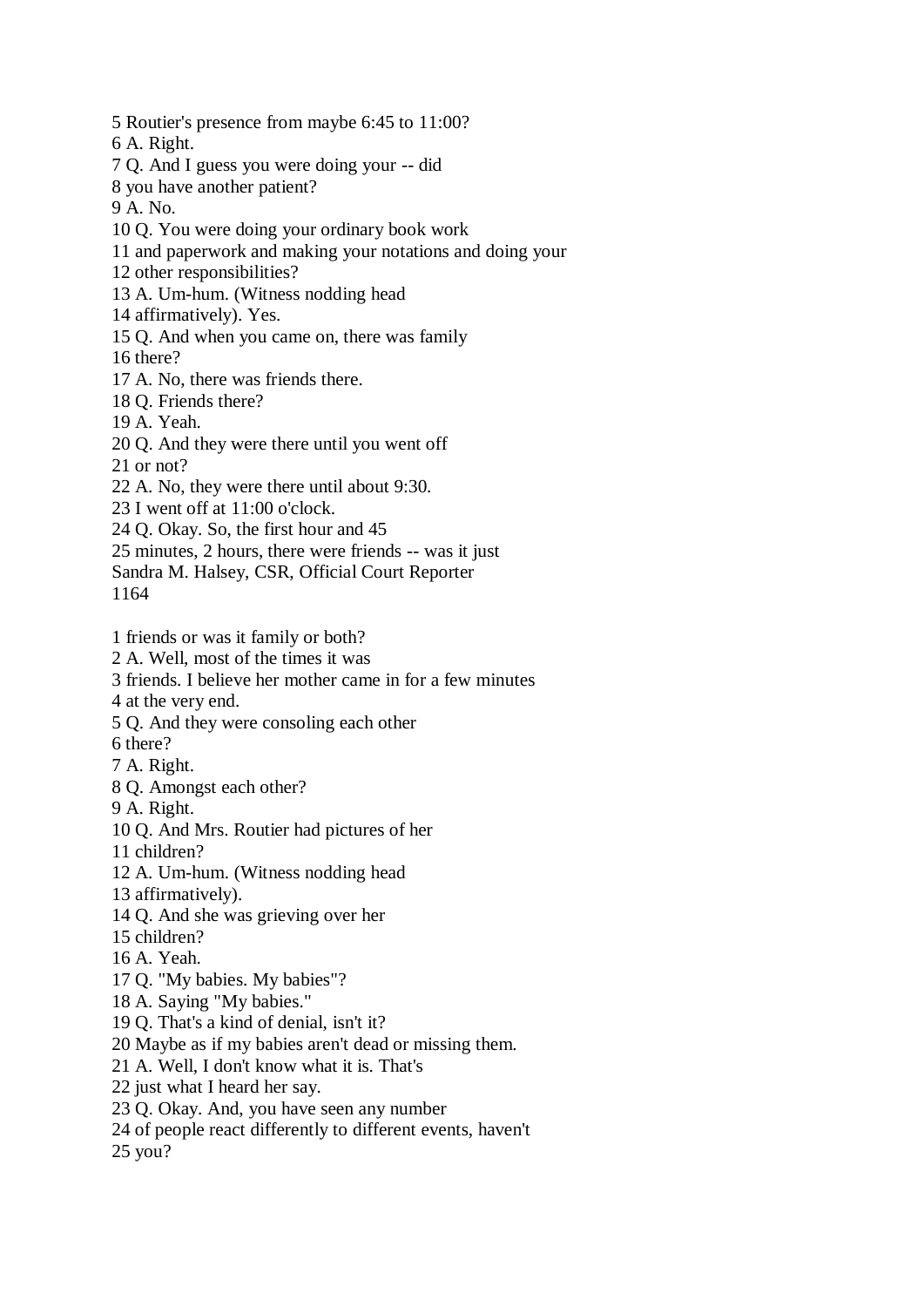Sandra M. Halsey, CSR, Official Court Reporter 1165

1 A. Yes.

2 Q. I mean, people react differently,

3 don't they?

4 A. People react differently, but there's

5 kind of a commonality when someone experiences a major,

6 or -- when I see a family member watch another family

7 member die, there is just kind of a commonality.

8 Q. So you think all people who see a

9 family member die react the same way?

10 A. I didn't say that, no.

11 Q. Okay. That wouldn't be a true

12 statement, would it?

13 A. No, I didn't say that.

14 Q. We all react differently to the same

15 events, don't we?

16 A. Yeah.

17 Q. And as a matter of fact, one of the

18 most traumatic and stressful things that a person can

19 endure, is the loss of someone close to them; isn't it?

20 A. Sure.

21 Q. And particularly if they see that.

22 Right?

23 A. I would say so.

24 Q. And it can absolutely just put them

25 right into a funk, can't it?

Sandra M. Halsey, CSR, Official Court Reporter

1166

1 A. Yeah, it can.

2 Q. And part of -- you have at least some

3 psychological and psychiatric training as a nurse, don't

4 you?

5 A. Not really, I mean --

6 Q. You don't get some of that in nursing

7 school?

8 A. We learn how -- we don't -- we learn

9 how to listen.

10 Q. Okay.

11 A. And --

12 Q. So, really you don't feel like you're

13 qualified to judge psychologically how someone ought to

14 be reacting?

15 A. I'm just talking to you from my

16 experiences.

17 Q. Okay. And there might be situations

18 where somebody is in a very stressful effect -- have you

19 heard of, for instance, combat stress? Post traumatic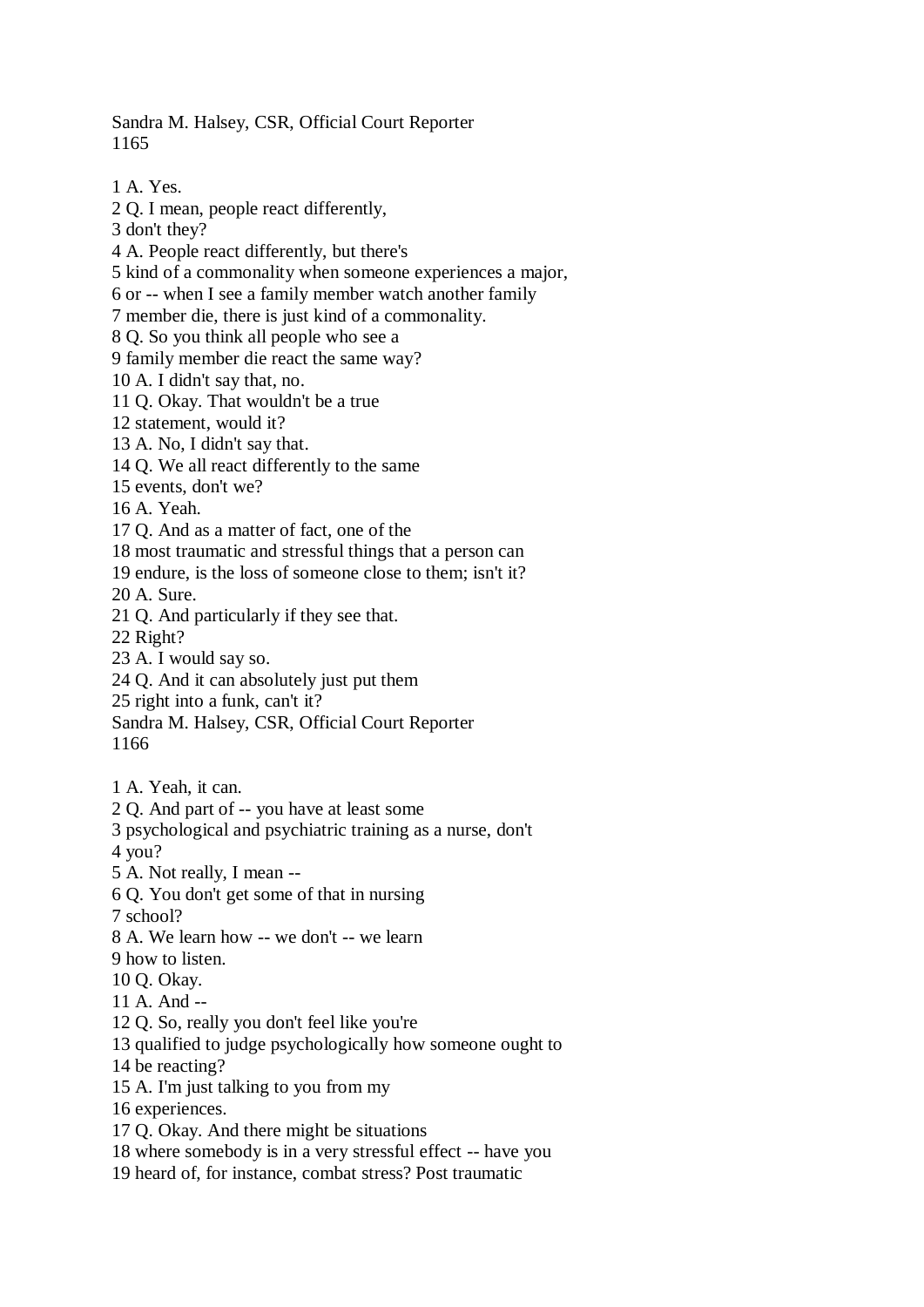20 stress disorder? 21 A. Yeah. 22 Q. Those kinds of things? 23 A. Yes. 24 Q. Can cause depression? 25 A. Yes. Sandra M. Halsey, CSR, Official Court Reporter 1167 1 Q. Right? 2 A. Yes. 3 Q. And you know a depressed person has a 4 flat -- what's called a flat affect? You know that from 5 your training, don't you? 6 A. Yeah. 7 Q. And if someone is reacting in the 8 stupor of a stressful event, they might have a flat 9 affect? 10 A. Yes. They might. 11 Q. Okay. So -- and the point of that 12 is -- do you have brothers and sisters? 13 A. Yeah, I have a brother. 14 Q. Okay. Are y'all different? 15 A. Are we different? 16 Q. Right. Personality-wise? 17 A. Well, we're different people. 18 Q. Right. 19 A. But we have different personalities. 20 Q. Well, you react different to things 21 than he does? 22 A. Because we're different people, yes. 23 Q. And you react different than other 24 nurses do to things? 25 A. Yeah. Sandra M. Halsey, CSR, Official Court Reporter 1168 1 Q. For instance, one nurse might get up 2 there on the witness stand and have tears in her eyes as 3 she testified. Right? 4 A. I haven't seen any other nurses. 5 Q. So do you think that would be unusual 6 for a nurse to do that? 7 A. I'm not in a -- I mean, it's fine if 8 they do. I mean -- 9 Q. Well, some might, some might not. 10 Right? 11 A. Right. 12 Q. Okay. Sort of, that's sort of how I 13 feel and how I react, and what my emotions are in life,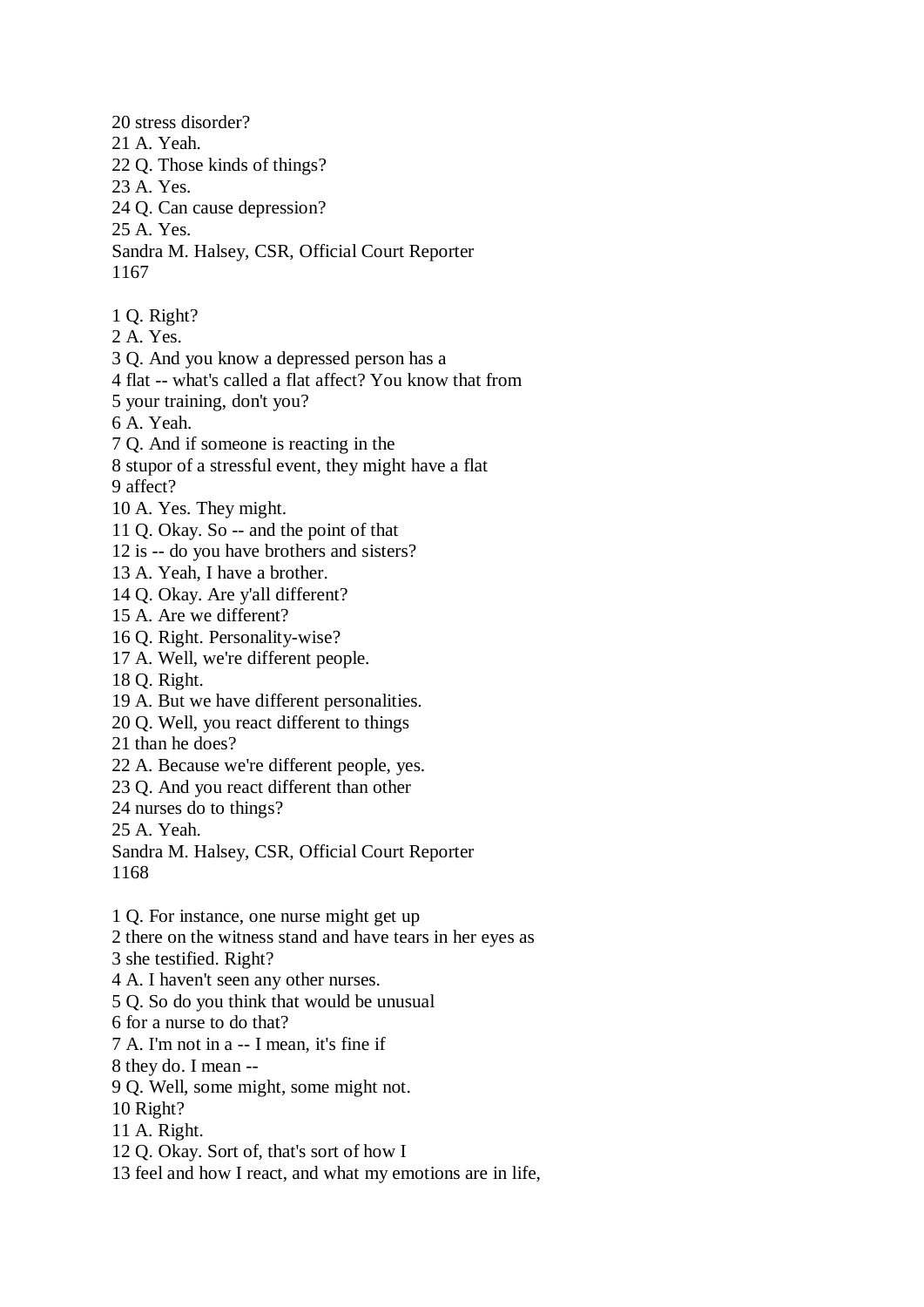14 are unique to me, aren't they?

15 A. Right.

16 Q. And nobody -- there is nobody in the

17 world that would react to the same event the way I would?

18 A. No, I mean --

19 Q. Because of my upbringing, of my age,

20 of my sex, of my ethnic background, all of those things.

21 A. All I was saying though, I really

22 wasn't saying that. I was just saying there is

23 commonalities, and that's why it stood out in my head.

24 Q. Okay. But you aren't saying one thing

25 is usual, or unusual, or proper or improper, are you?

Sandra M. Halsey, CSR, Official Court Reporter

1169

1 A. Well, all I'm saying is that it stood

2 out in my head because I haven't seen this in the past.

3 I haven't seen the way she reacted in the past.

4 Q. All right. Well, you have no clue as

5 to what her background is, do you?

6 A. No, I didn't.

7 Q. How she was brought up?

8 A. No. I have no clue to anyone's

9 background that I take care of.

10 Q. You don't have any idea what her life

11 experiences have been?

12 A. No.

13 Q. Right?

14 A. No.

15 Q. How she has typically reacted to

16 events in the past?

17 A. No.

18 Q. And so you have no basis whatsoever to

19 decide what her past behavior was and what her current

20 behavior ought to be?

21 A. That's not even what I was saying

22 though.

23 Q. Okay. That's exactly what -- you

24 weren't saying any of that, were you?

25 A. No. All I'm saying is there's

Sandra M. Halsey, CSR, Official Court Reporter

1170

1 commonalities that I see in people grieving.

2 Q. And you aren't here at all to pass

3 judgment on how someone ought to react in a stressful

4 situation?

5 A. I didn't say anything about should or

6 shouldn't.

7 Q. Okay. Good. I just want to make sure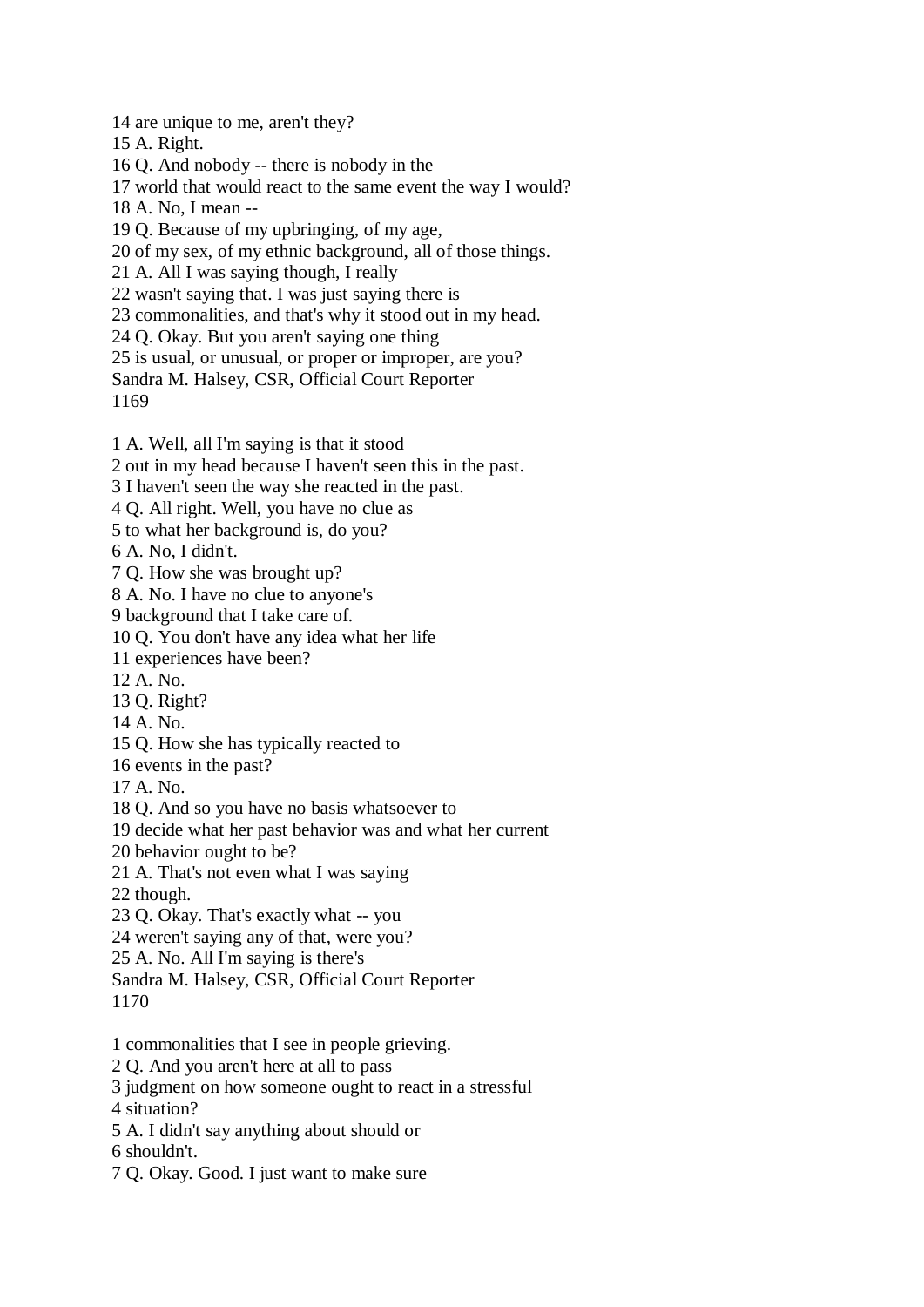8 that we're all on the same page, no pun intended by that. 9 Now, in your notes, you didn't 10 describe her as "tearful," did you? 11 A. I described her as tearful. 12 Q. As "very tearful," didn't you? 13 A. Yes. I described her as tearful. 14 Q. Well, no, actually it was "very 15 tearful," wasn't it? 16 A. Yes. I did in my notes. 17 Q. More so than tearful. I mean, there 18 is a reason for putting the word "very" there, wasn't 19 there? 20 A. She was whining, "My babies. My 21 babies." 22 Q. Well, your words. But these notes are 23 important notes, aren't they? 24 A. Yeah. 25 Q. I mean, that's the -- these notes can Sandra M. Halsey, CSR, Official Court Reporter 1171 1 have life and death implications if they're not accurate, 2 can't they? 3 A. Well -- 4 Q. I'm not saying in this case, but these 5 focus notes are that important, aren't they? 6 A. The purpose of the focus notes is to 7 have a way of communicating to the next nurse, you know, 8 it's a way of continuity of care. 9 Q. And so that everyone knows as 10 accurately as possible what that patient's history is 11 when they walk in and take over that patient? 12 A. Yes. 13 Q. Okay. And so, you don't put words 14 down here, that you don't want that next nurse to rely 15 on. Right? 16 A. Right. 17 Q. You know she is going to, as a matter 18 of fact, don't you? 19 A. But the next nurse is also going to do 20 an assessment of her. 21 Q. Sure. 22 A. I mean she shouldn't rely just on the 23 notes. 24 Q. No. No. And I would never suggest 25 that she should. But the point is, is that when you make Sandra M. Halsey, CSR, Official Court Reporter

1172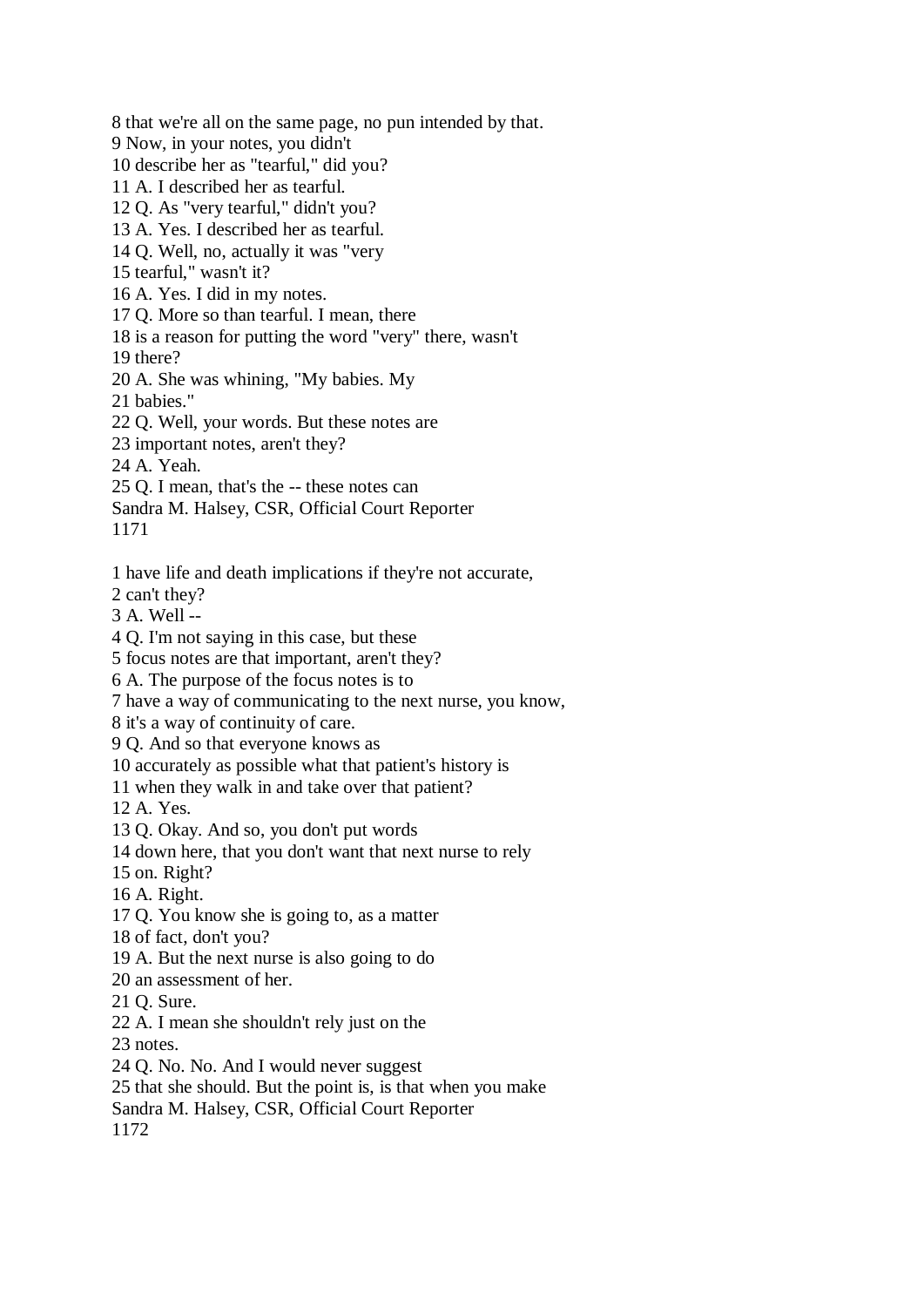1 that note, you know that that patient's care -- that the 2 next nurse is going to take that note, and then, of 3 course, she is going to take that and she's going to plug 4 that into her own observation, and she's going to make 5 notes to the next nurse. Right? 6 A. She will probably do her assessment 7 first and then read the notes. 8 Q. Okay. And then she will look for is 9 my assessment consistent with the last one, or have we 10 got some change here. Is there something I need to be 11 worried about or something going on with this patient 12 here? 13 A. That's what I do, yes. 14 Q. Okay. So you think it's very 15 important that you -- that you accurately portray what is 16 happening for that next nurse? 17 A. Right. 18 Q. Okay. And you chose the words "very 19 tearful," didn't you? 20 A. The reason why I chose the words "very 21 tearful," is because I saw her whining. 22 Q. Okay. 23 A. And if I say, "Whining a lot," and 24 this very important document, like you say, I mean, that 25 gives a negative connotation to the patient. Sandra M. Halsey, CSR, Official Court Reporter 1173 1 Q. And you didn't want to do that? 2 A. And it was for a lack of better words. 3 Q. Okay. But you didn't just put 4 moderately tearful, sometimes tearful? 5 A. She was -- 6 Q. -- very tearful? 7 A. -- whining a lot. 8 Q. Okay. "Very tearful" is the phrase 9 you used. Right? 10 A. That is the phrase I used, yes. 11 12 THE COURT: Okay. Let's settle down. 13 Let's go on to the next question. Very tearful. Okay. 14 15 BY MR. RICHARD MOSTY: 16 Q. One of the things that you said was, 17 that you asked her about did she want to be alone? Did I 18 remember that right? 19 A. I just said, "You let me know when you 20 want these people to leave, and I'll be the bad guy and I 21 will get them to leave." 22 Q. Because the fact is that people who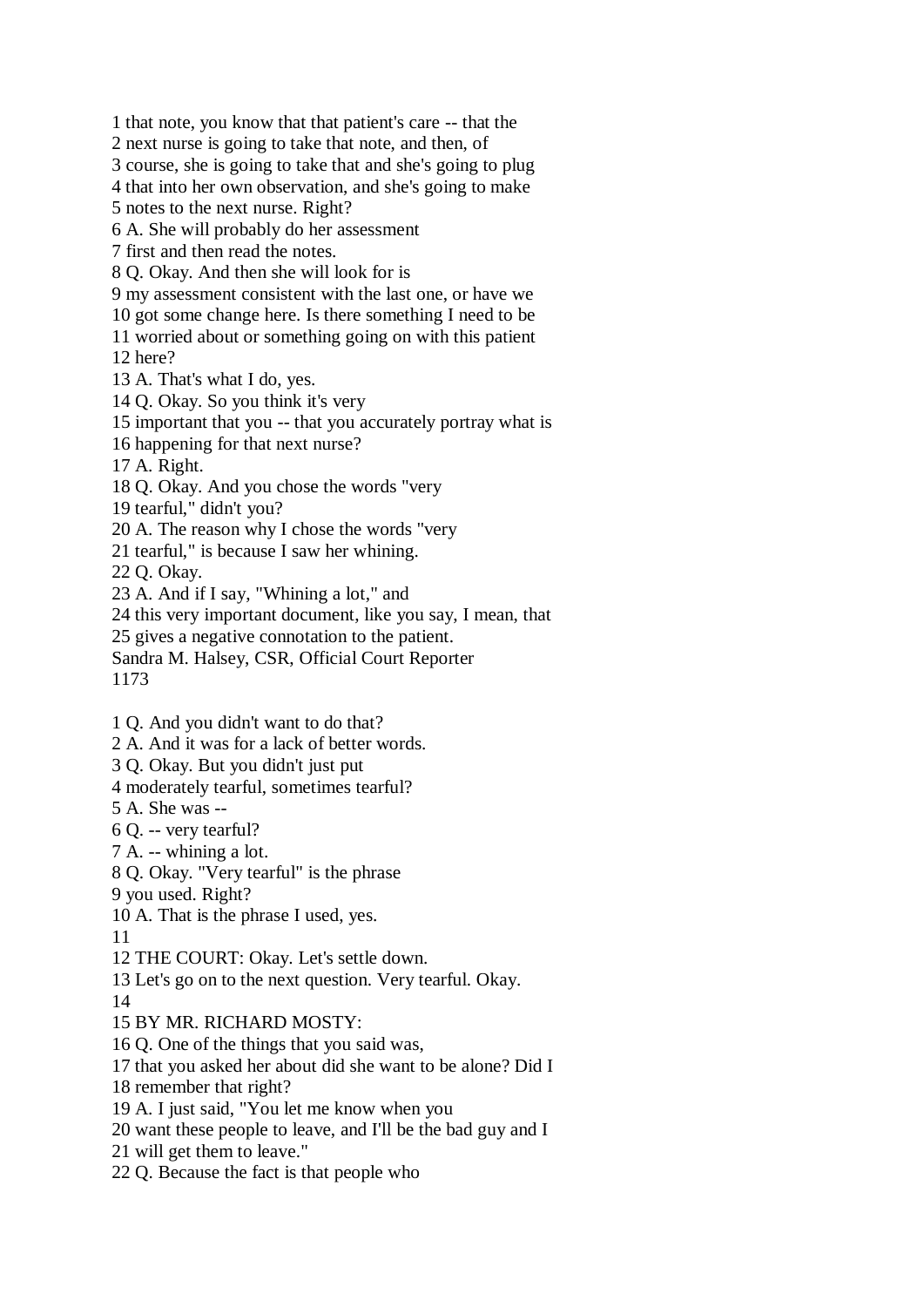23 are in a stressful situation sometimes want to be alone?

24 A. Right.

25 Q. Sometimes they want people with them?

Sandra M. Halsey, CSR, Official Court Reporter 1174

1 A. Right. 2 Q. Their emotions are going, maybe, like 3 a roller coaster. Right? 4 A. Right. 5 Q. And you recognize that? 6 A. Right. 7 Q. And you're sensitive to it. And you 8 want the patient to cope with that situation in the way 9 the patient is comfortable with, don't you? 10 A. That's right. 11 Q. I mean, you don't want that patient to 12 cope with it in the way that Ms. Campbell would cope with 13 it, do you? 14 A. I just wanted her to let me know if 15 she wanted them to leave. 16 Q. And you didn't want, for instance, 17 another person imposing their will on her of how she 18 ought to be handling this, did you? 19 A. I really just thought of it as, if you 20 want me to -- if you want these people to leave, I'll 21 tell them to leave. 22 Q. If you want to work through it by 23 yourself, that's fine. If you want to work through it 24 with people around you, that's fine, whichever you want 25 to do? Sandra M. Halsey, CSR, Official Court Reporter 1175 1 A. I didn't say that. I said, "If you 2 would like for these people to leave, I will tell them to 3 leave." 4 Q. That's the same thing, isn't it? 5 A. You don't have to worry about being -- 6 worry about offending someone. I'll tell them to leave. 7 Q. Well, that's the same thing, isn't it? 8 Let her work through it however she thought it was 9 appropriate? 10 A. Not really. I mean, it was a lot 11 simpler than that. It was just, "If you want these 12 people to leave, I'll tell them to leave." 13 Q. Okay. You didn't give that much 14 thought to it, I guess? 15 A. Actually, no. 16 Q. All right.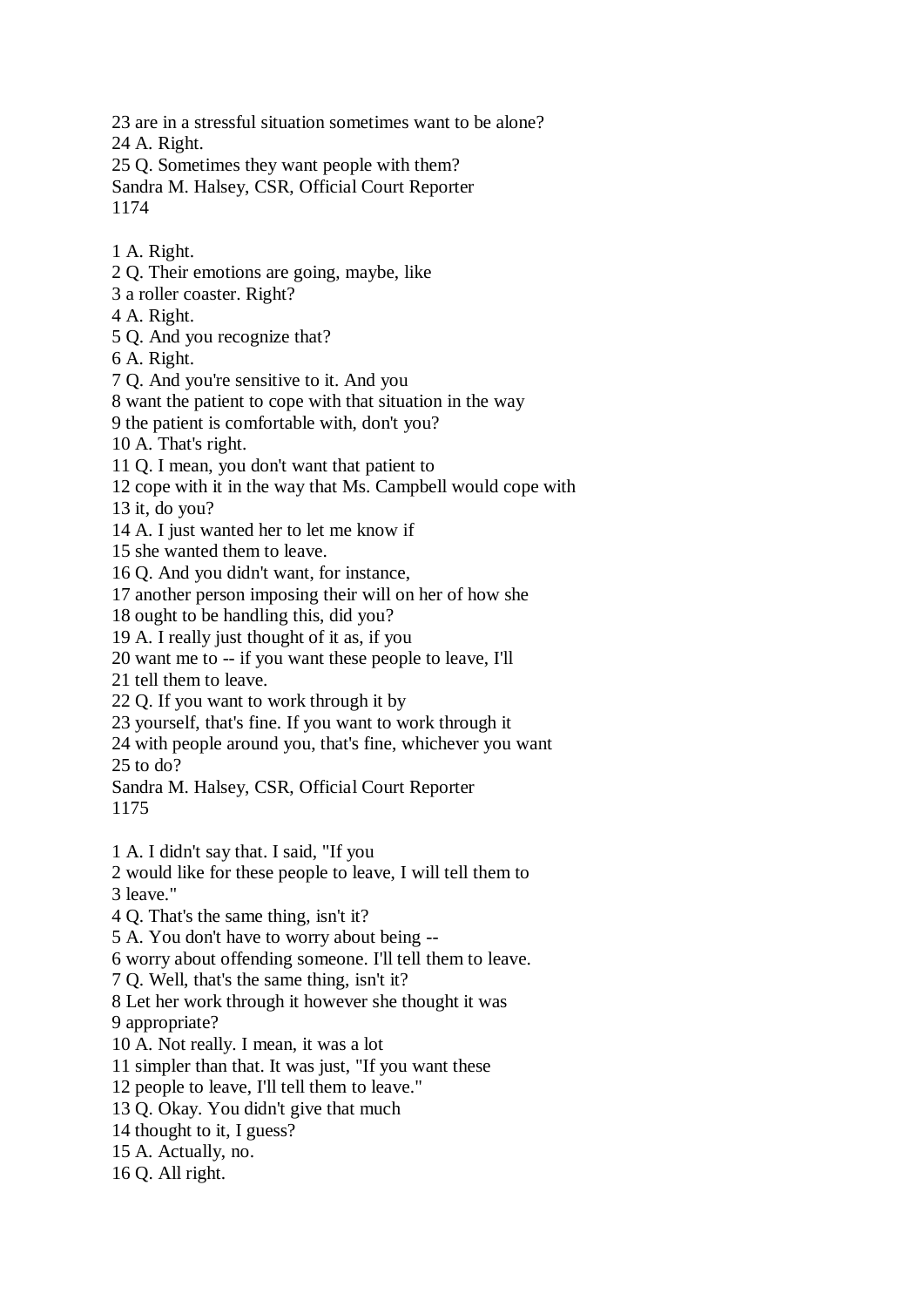17 A. I just wanted to let her know that. 18 Q. Okay. Now, you said, I think, that 19 you bathed her? 20 A. I helped to bathe her, yes. 21 Q. Okay. When? 22 A. Around 1:00 o'clock. 23 Q. Okay. And, but earlier than that you 24 had bathed just her feet? 25 A. I washed her feet. Sandra M. Halsey, CSR, Official Court Reporter 1176 1 Q. Washed -- just washed her feet while 2 she was in the bed? 3 A. Right. 4 Q. And I think you noticed -- I think you 5 told Mr. Shook that she had some blood on her forearms, 6 that you noticed? 7 A. Right. 8 Q. And did you wash that off the second 9 time when you bathed her? 10 A. Right. The only thing I washed off 11 first was her feet. 12 Q. And that was blood on what forearm? 13 A. It was on her right. 14 Q. Okay. That's -- and so, everybody 15 knows the forearm is from the elbow down? 16 A. Right. 17 Q. Wasn't any blood up on the upper arm, 18 was there? 19 A. Well, I didn't see anything. 20 Q. Well, you notice those things, don't 21 you? 22 A. Right. 23 Q. If there were dried blood up on an 24 upper arm? 25 A. Yeah. Sandra M. Halsey, CSR, Official Court Reporter 1177 1 Q. You would have noticed that? 2 A. Yes. 3 Q. And you would have cleaned it, 4 wouldn't you? 5 A. Right. 6 Q. So there wasn't any dried blood on her 7 upper arm, was there? 8 A. I didn't notice any. 9 Q. Okay. Ms. Campbell, have you been

10 down here since Monday too?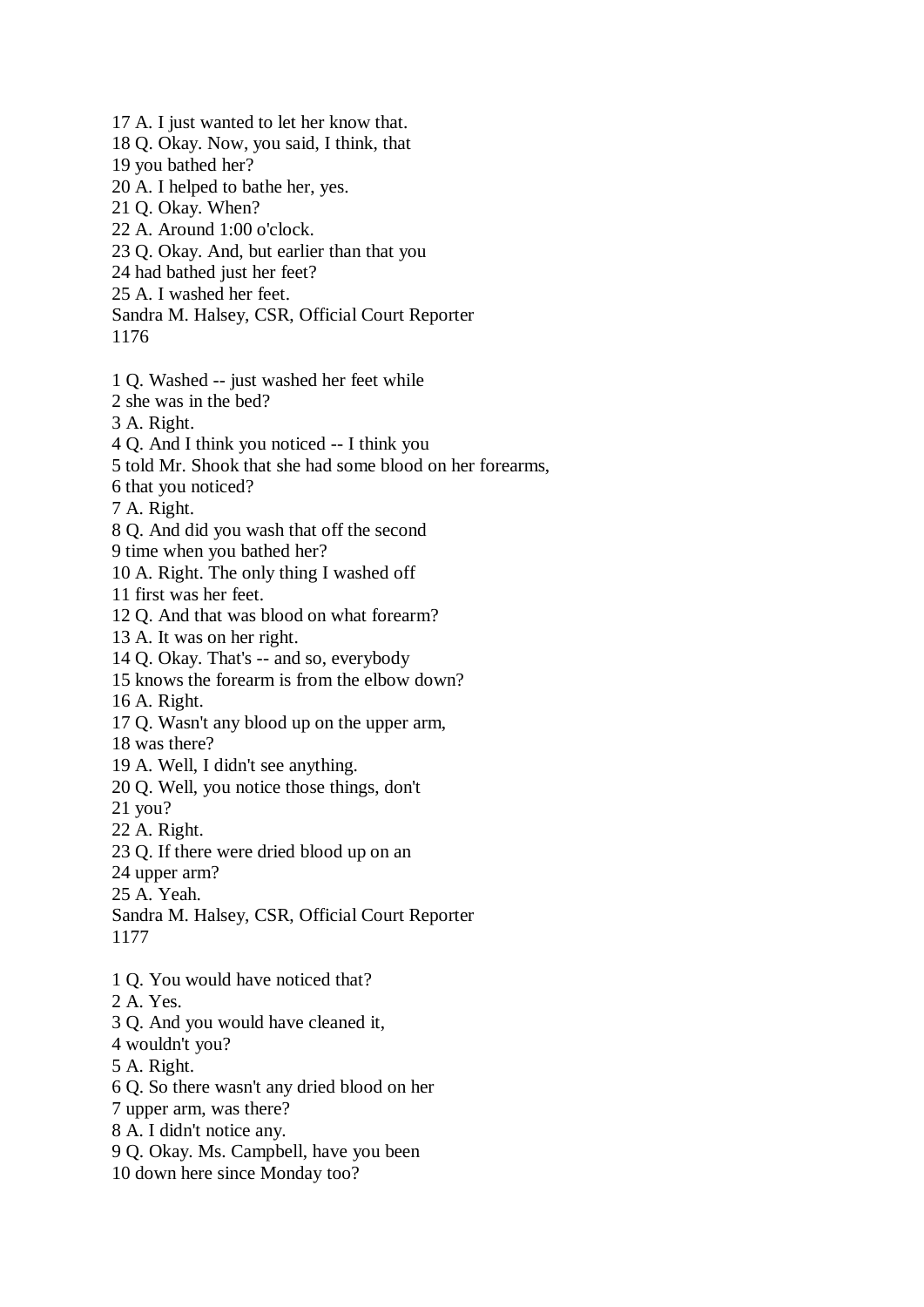11 A. Yes. 12 Q. Did you get summoned to a meeting the 13 other day? 14 A. Which time? 15 Q. Did you get instructed over at lunch 16 the other day to come meet? 17 A. Which meeting? I mean, yeah, we only 18 met one time. 19 Q. Who -- how did you know that -- who is 20 we? 21 A. The other nurses that I am with. 22 Q. Okay. Did y'all all come down 23 together? 24 A. We -- they flew us down. We came on 25 the same plane. Sandra M. Halsey, CSR, Official Court Reporter 1178 1 Q. To where? 2 A. To Kerrville. 3 Q. They flew you to Kerrville? 4 A. We came on the same plane to 5 Kerrville. 6 Q. Is that a private --- I just assumed 7 y'all came on Southwest Airlines. Y'all came on a 8 private -- 9 A. No, we came on Southwest Airlines. 10 Q. Okay. I hadn't seen them land in 11 Kerrville lately, so you got me -- 12 A. No, I'm sorry, we went to San Antonio 13 and drove to Kerrville. 14 Q. You got me a little confused. 15 All right. Did y'all all rent a car 16 together, all of the nurses, and come up together? How 17 did you do that? 18 A. Well, we're -- we took a van to 19 Kerrville. 20 Q. Okay. A State van that picked y'all 21 up? 22 A. Yeah. 23 Q. And when did y'all come in, Monday 24 evening? 25 A. Yes. Sandra M. Halsey, CSR, Official Court Reporter 1179 1 Q. Okay. And that was all of the nurses 2 who have come in here and testified before, and I guess

- 3 Denise, who was after you?
- 4 A. Yes.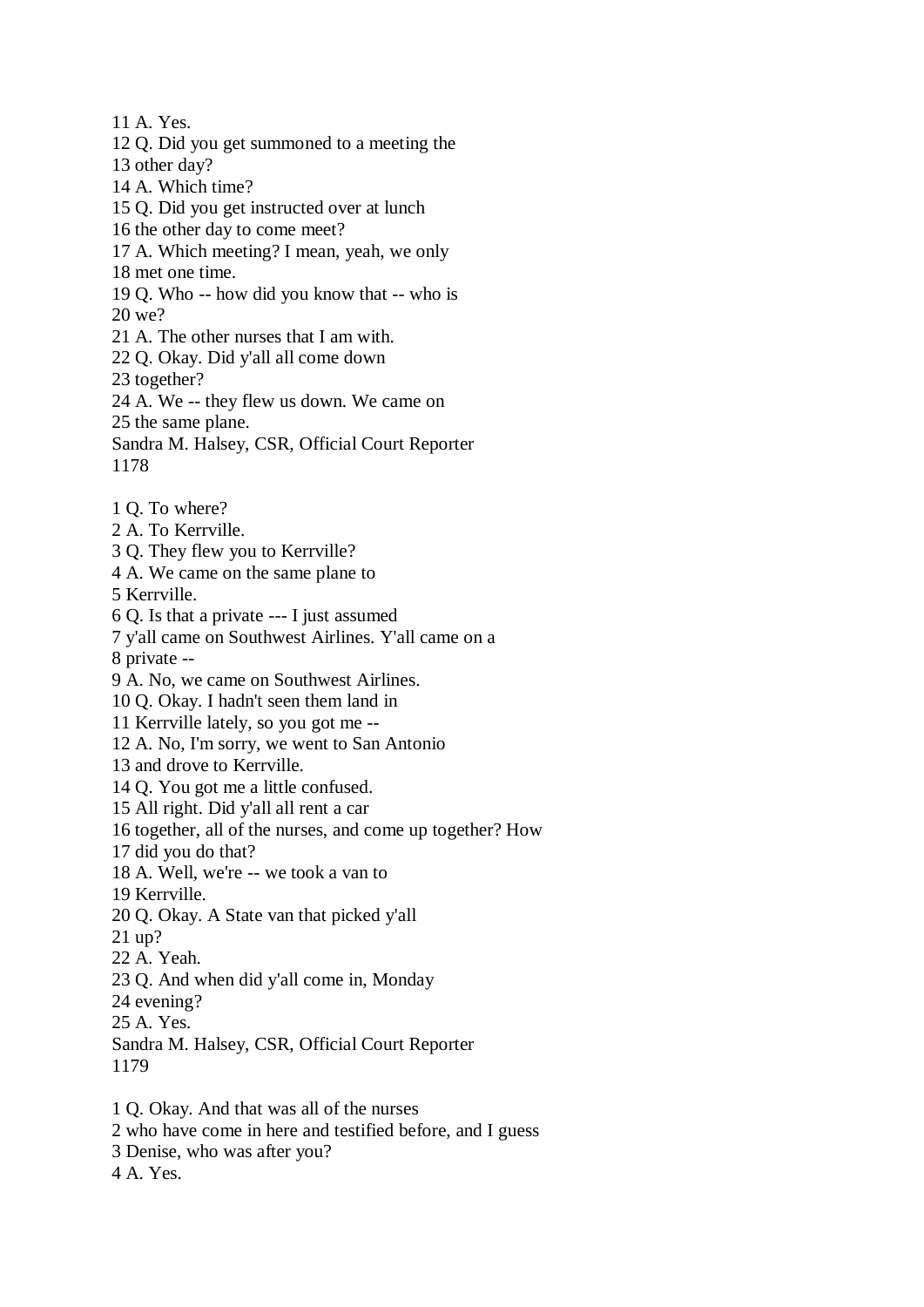5 Q. Okay. And now this meeting that -- is 6 it okay if I describe that as a meeting the other day? 7 What would you call it? 8 A. Well, I mean, people met. I mean, 9 people came together. I guess it was a meeting. 10 Q. A gathering, how about that? 11 A. Yeah. 12 Q. Okay. At this gathering -- how did 13 you know about this gathering? 14 A. I think I was told by one of the 15 nurses to show up there. 16 Q. What did she tell you? 17 A. To show up, and show up at 12:00. 18 Q. Where? 19 A. To meet at 12:00 20 Q. Where were y'all meeting? 21 A. In a room in the hotel. 22 Q. Okay. You don't remember what room or 23 whose room? 24 A. Room 109. I don't know whose room it 25 is. Sandra M. Halsey, CSR, Official Court Reporter 1180 1 Q. Okay. And who all was present there? 2 A. I really -- I mean, Dianne, Denise, 3 myself, Toby, Chris. 4 Q. Toby, the District Attorney? 5 A. I mean, yes -- no, I'm sorry. Yes, he 6 was there. 7 Q. Okay. 8 A. I don't remember. I mean, there were 9 several people there. 10 Q. Okay. It was a good sized gathering? 11 A. Yeah. 12 Q. Dr. Dillawn there? 13 A. Yeah, he was there. 14 Q. And did Toby tell y'all the purpose of 15 that meeting? 16 A. No. 17 Q. Did he sort of start it off -- and I'm 18 not suggesting there's anything wrong with this, I'm just 19 trying to find out what it was all about. Did Toby tell 20 you why y'all had been -- 21 A. I had no idea why we were going to go 22 there. 23 Q. Did anybody tell you why you were 24 summoned there? 25 A. Why we were asked to come to the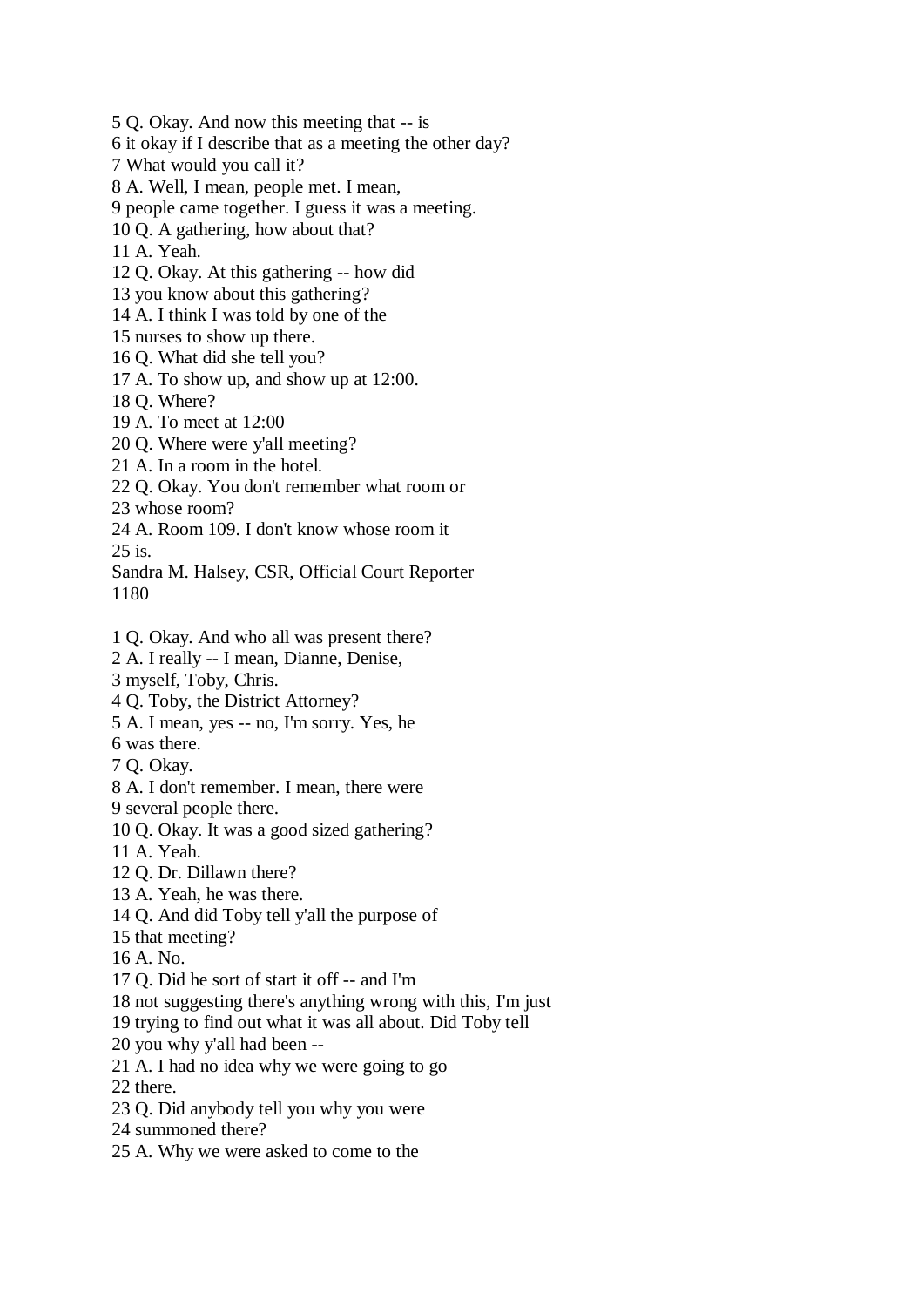Sandra M. Halsey, CSR, Official Court Reporter 1181

1 meeting? 2 Q. Yes. 3 A. I didn't know why we were going to 4 come to the meeting. 5 Q. Well, when you got there, did somebody 6 explain the purpose of the gathering? 7 A. Well, yeah, somebody explained the 8 purpose of that. 9 Q. Was that Toby? 10 A. I think so. I think so, yeah. He 11 was -- 12 Q. Okay. Up until this gathering, had 13 you seen any pictures of Mrs. Routier? 14 A. No, I hadn't seen any pictures. 15 Q. And did you at the gathering see 16 pictures of Ms. Routier? 17 A. Yes. 18 Q. Did y'all have a table and you spread 19 them all out or what? 20 A. Yeah, there was a table, and there 21 were some pictures of her there. 22 Q. Okay. And were y'all standing around? 23 A. Yeah, we were standing around. 24 Q. Okay. And were -- was one person 25 talking, or were several people talking at once? Sandra M. Halsey, CSR, Official Court Reporter 1182 1 A. Several people were talking at once. 2 Q. Okay. Would you like be looking at 3 one picture with one nurse and somebody else be looking 4 at another picture with another nurse, or with Dr. 5 Dillawn or with Toby? 6 A. We were just all kind of looking at 7 the pictures. 8 Q. I mean, was it like a group 9 discussion? 10 A. Well, I mean, we weren't all 11 talking -- it wasn't like a big group putting in input to 12 one discussion. We were just all -- 13 Q. Well, for instance, did you say, 14 "Well, I noticed this," and somebody else would say, 15 "Well, I noticed that." 16 And somebody else say, "Well, look at 17 this." And somebody else say, "Well, what's that?"

18 And "What do you think this is?" And 19 "What do you think caused that?"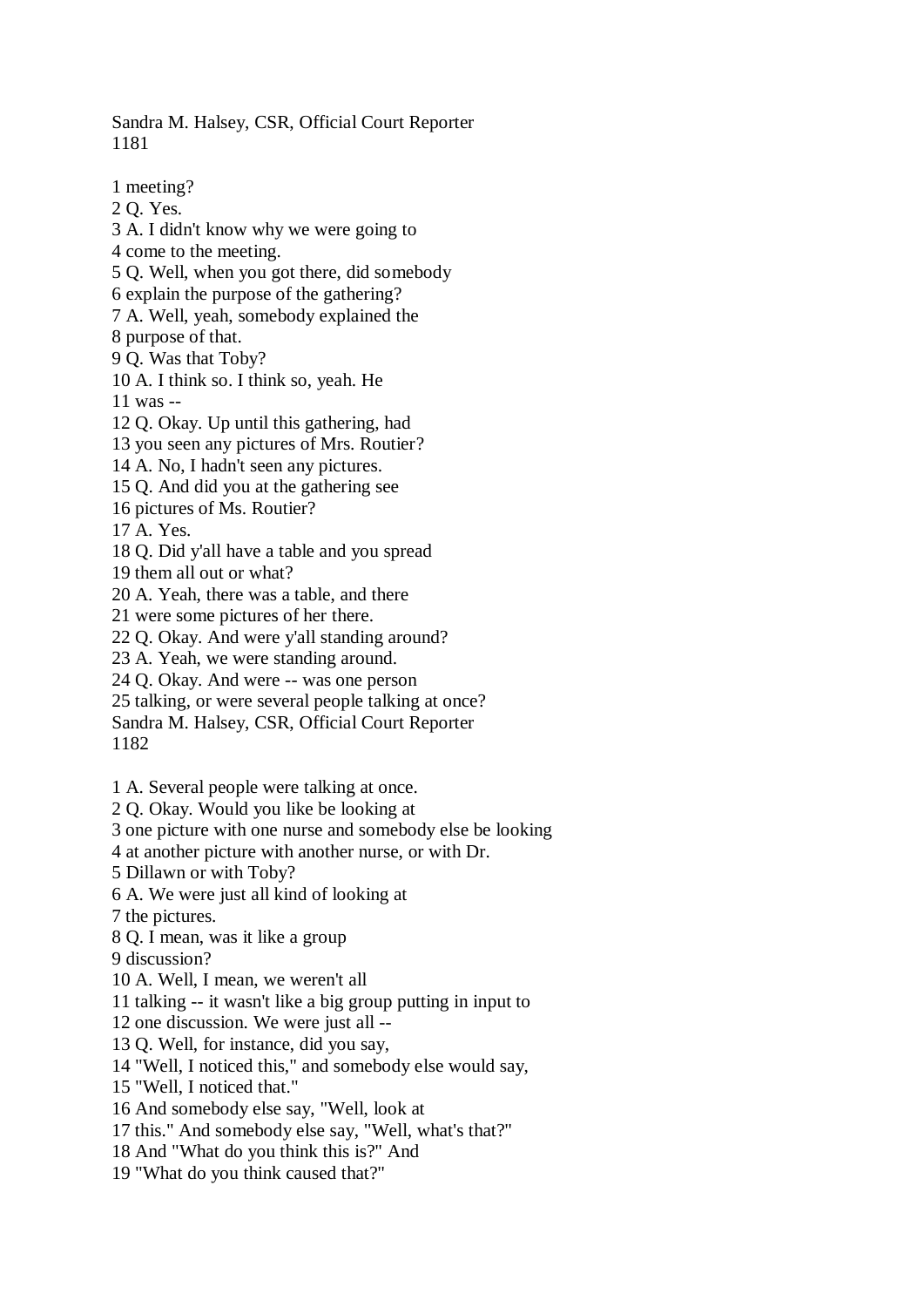20 A. Well --

21 Q. I mean, were those kinds of questions

22 being brainstormed around the table?

23 A. We were just saying like how this is a

24 bruise. You know, what kind of bruise this was.

25 Q. You had expressed your opinion, I

Sandra M. Halsey, CSR, Official Court Reporter 1183

1 guess?

2 A. Yeah, I expressed my opinion.

3 Q. Did everybody express their opinion

4 A. I don't know. Because I wasn't really

5 listening to everyone.

6 Q. But you heard some of the people

7 expressing their opinions about what it was that they

8 were looking at and what those pictures meant that they

9 were looking at?

10 A. I heard some people say things, but it

11 was just kind of a jumble. Everybody was talking at one 12 time.

13 Q. Well, was it -- you've been involved

14 in, like, brainstorming sessions? You know what that is?

15 A. We weren't in a brainstorming session.

16 Q. Okay. Were y'all sitting there and

17 saying that, you know, for instance, "I noticed this."

18 Did you say, "Look at this"?

19 Did somebody point something out to

20 you and say, "Look at this"?

21 A. Not really. We just looked at the

22 pictures, and I was, like -- we were just -- we just kind

23 of made comments on it. We didn't say "Did you see this?

24 Look at this, or --"

25 Q. You were verbalizing what it was that

Sandra M. Halsey, CSR, Official Court Reporter 1184

1 you saw?

2 A. Yes, verbalizing what we saw.

3 Q. And everybody else was verbalizing

4 what it was that they saw?

5 A. Yeah.

6 Q. Okay. How long were y'all doing this?

7 How long did this meeting take?

8 A. It was like 15 minutes, not very long.

9 Q. And what day was that?

10 A. I don't remember.

11 Q. You don't remember?

12 A. I think it was probably Tuesday.

13 Q. Okay. I sort of lost -- have you sort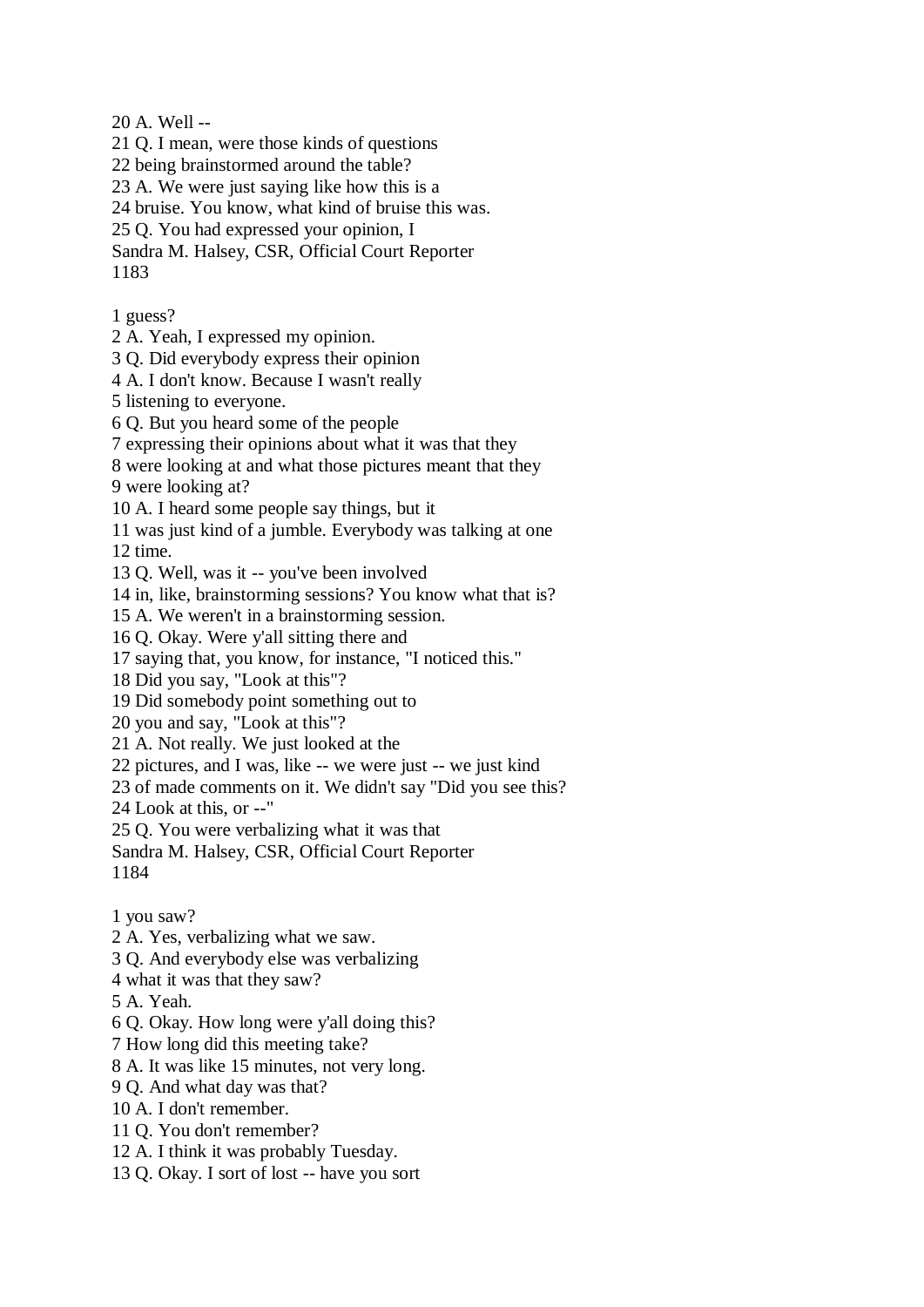14 of lost track of the days while you have been down here? 15 A. Yes, I have. 16 Q. So have I. 17 18 MR. RICHARD C. MOSTY: I'll pass the 19 witness. 20 I'll let you go. If you can figure 21 out what day it is, and get back to Dallas. 22 23  $24$ 25 Sandra M. Halsey, CSR, Official Court Reporter 1185 1 REDIRECT EXAMINATION  $\mathcal{D}_{\alpha}$ 3 BY MR. TOBY L. SHOOK: 4 Q. Mrs. Campbell, this wasn't a real long 5 meeting, was it? 6 A. No. 7 Q. Did I ever ask you to make up some 8 kind of story or lie about what you were going to say? 9 A. No. 10 Q. I just asked you questions about what 11 you remember? 12 A. Right. 13 Q. Okay. 14 15 MR. TOBY L. SHOOK: That's all I have, 16 Judge. 17 THE COURT: All right. You may step 18 down, ma'am. 19 Please don't discuss your testimony 20 with anybody who has testified; in other words, don't 21 compare it. 22 You may talk to the attorneys for 23 either side. If someone tries to talk to you about your 24 testimony, tell the attorney for the side who calls you. 25 You may be excused, subject to recall. Sandra M. Halsey, CSR, Official Court Reporter 1186 1 Is that agreed? 2 MR. TOBY L. SHOOK: Yes, sir. 3 THE COURT: Both sides? 4 MR. RICHARD C. MOSTY: Yes, sir.

5 MR. DOUGLAS MULDER: Yes, sir.

6 THE COURT: All right. Thank you.

7 You may step down.